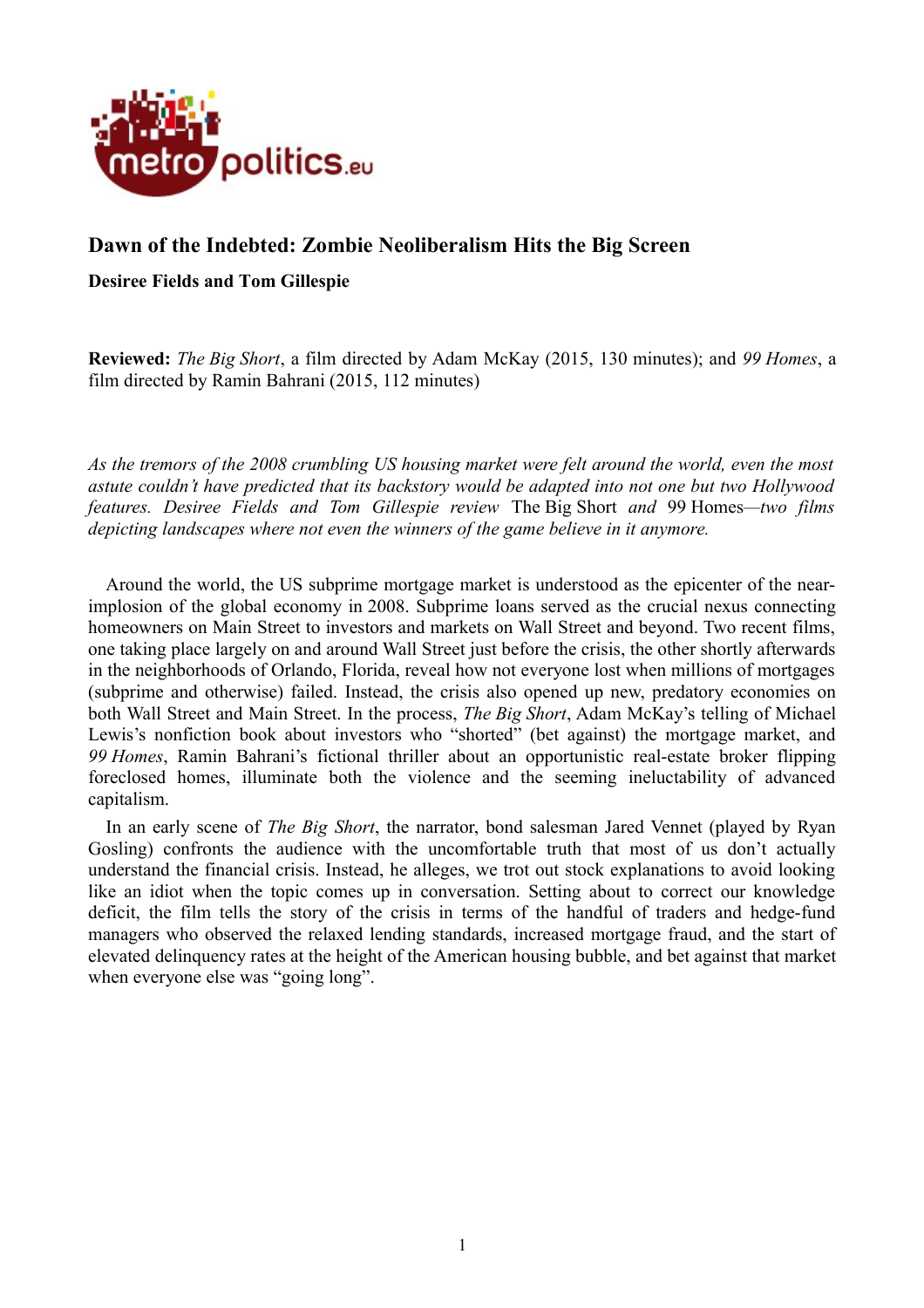

Still from *The Big Short*, featuring Ryan Gosling.

Despite the apparent abruptness of the 2008 crisis and the fact that no one seemed to have seen it coming, a particularly memorable scene from *The Big Short* makes it clear that this blindness was willful. Having taken out credit default swaps against several subprime mortgage-backed securities, hedge fund manager Mark Baum (played by Steve Carell) visits credit-rating agency Standard & Poor's demanding to know why the securities were not being downgraded, despite rising rates of default on the underlying mortgages. The employee (played by Melissa Leo), who is wearing protective lenses after a visit to the optometrist, quite literally says: "I can't see a damn thing". Her response to Baum's inquiry? "If we don't give them the ratings, they'll go to Moody's, right down the block. If we don't work with them, they will go to our competitors."

As it dawns on Baum and his right-hand man Vinnie (Jeremy Strong) that the rating agencies are selling AAA ratings for fees, the prisoner's dilemma of capitalism becomes all too clear: in seeking to further their own self interest, individual organizations (here, Standard & Poor's and Moody's) become dually complicit in a way that compounds the problem (blinding the rest of us by assigning top ratings to instruments filled with "dog-shit" loans, which then circulated through the global financial system). But, of course, the point of *The Big Short* is that there is no prison for the perpetrators here, so acting for the collective long-term interest doesn't enter the calculations; the crisis itself and the recession that follow are externalities. Instead, there is only the immediate imperative to accumulate; the investors portrayed in *The Big Short* simply find a way to meet this imperative that others were too blind to see.

Before investing their money in shorting the housing market, Baum and his team visit Florida to confirm the existence of a housing bubble. Here they find Main Street's cast of characters in the crisis. First are the tenants duped by landlords who aren't paying the mortgage with their rent. Then slimy mortgage brokers peddling subprime adjustable-rate loans to immigrants and other vulnerable people. There are also exotic dancers who have mortgaged "five houses and a condo" and chirpy realtors who euphemize about an "itty-bitty market gully" and refer to the unemployed middle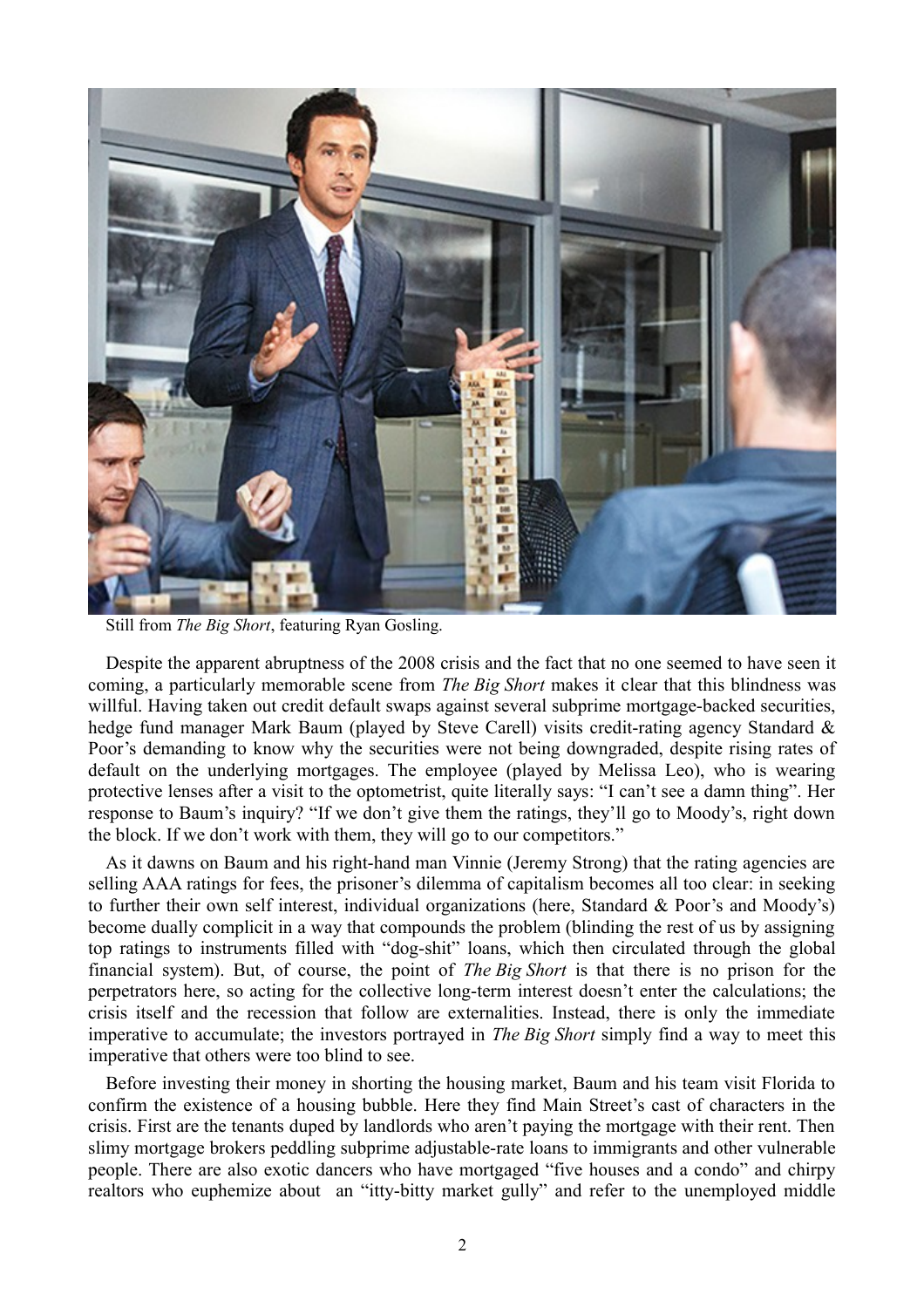class whose mortgages are half a million dollars underwater as "motivated sellers". Had *The Big Short* team returned to the streets lined with for-sale signs, abandoned McMansions, and half-built homes a few years later, they might have crossed paths with newly unemployed construction worker Denis Nash (Andrew Garfield) or predatory real-estate broker Rick Carver (Michael Shannon), the protagonists of *99 Homes*.

*99 Homes* is a powerful account of how the losers of the subprime mortgage crisis—the foreclosed homeowners—see their lives spiral out of control as their homes are torn away from them. The film features several distressing eviction scenes that document the human consequences of the financial vagaries portrayed in *The Big Short*. It demonstrates how capitalism continues to rely on violent processes of dispossession in order to stabilize itself, leaving us in increasingly precarious positions, removing our choices and compelling us to play by the rules of its game. In a particularly cruel twist of fate, Nash finds himself working for Carver, who oversaw his eviction, in the hope that he will earn enough money to reclaim his family home. This defeat is rendered memorably in a scene where Nash has no option but to literally shovel shit from a foreclosed home in which the evicted residents had blocked up the sewers in a final act of defiance.



Still from 99 Homes, featuring Andrew Garfield.

But the 2008 crisis didn't only produce losers. In both films, we learn how certain individuals benefited from the chaos precipitated by the subprime mortgage meltdown. Where the traders and investors of *The Big Short* bet against the housing market in the buildup to the crash, in *99 Homes* Rick Carver exploits its immediate aftermath through buying up devalued assets. Indeed, one of the most intriguing aspects of *99 Homes* is the way it reveals the landscape of short-term gains to be found on Main Street after the crash: as Carver and Nash drive through a neighborhood, Carver explains that when he sees the overgrown lawns and homes without mailboxes that signal a vacant property and the new doorknobs that are a telltale sign of a recent eviction, he sees money. Nash quickly becomes all too skilled at exploiting this landscape himself, pulling air-conditioning units and pool pumps from foreclosed homes and getting a cut of the profit when Carver is reimbursed by the bank (or Fannie Mae) for installing them again.

It is a sign of the times, however, that in both films the winners are uneasy with their success. Despite being vindicated by his decision to bet against the market with millions of dollars in payout,